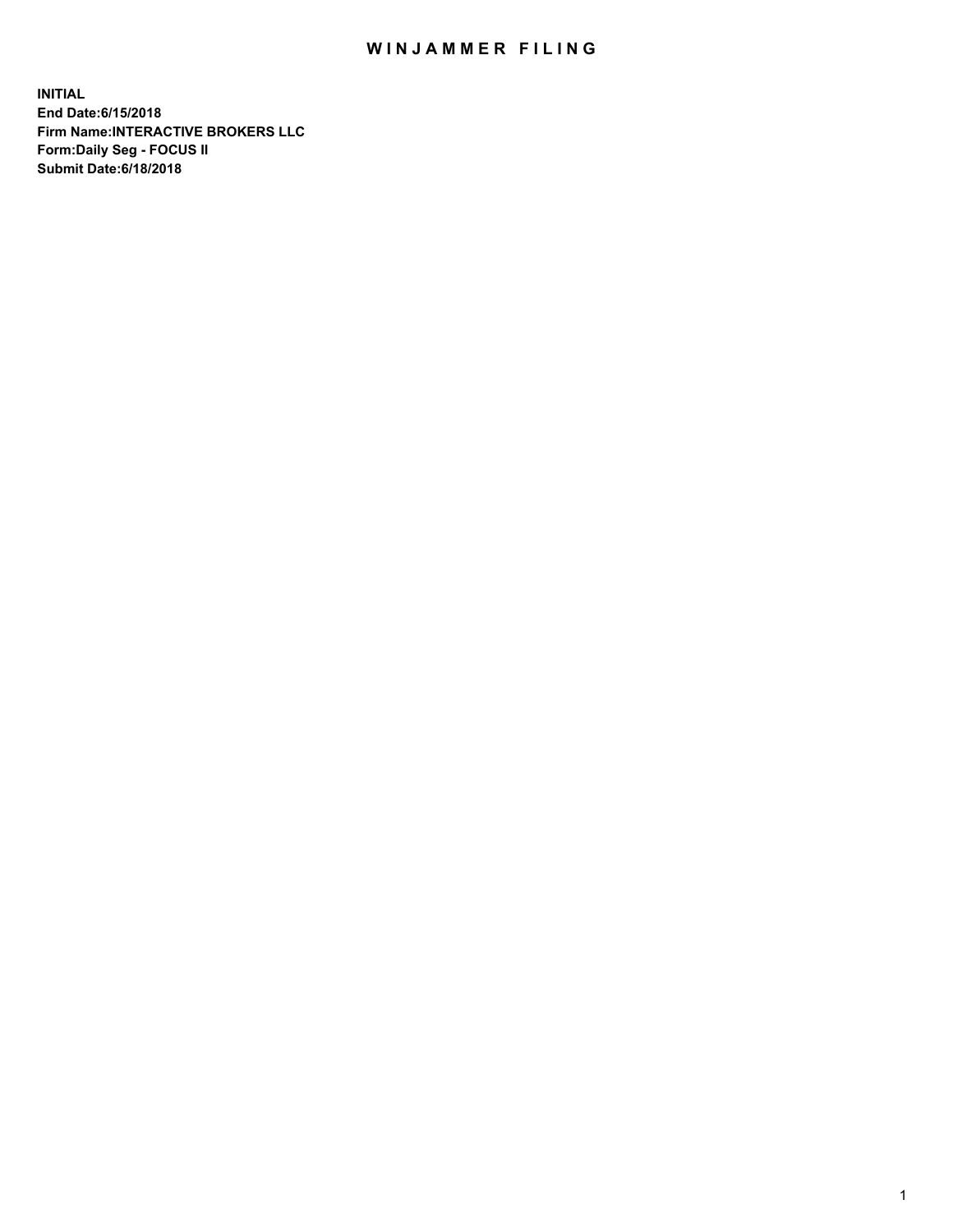**INITIAL End Date:6/15/2018 Firm Name:INTERACTIVE BROKERS LLC Form:Daily Seg - FOCUS II Submit Date:6/18/2018 Daily Segregation - Cover Page**

| Name of Company                                                                                                                                                                                                                                                                                                                | <b>INTERACTIVE BROKERS LLC</b>                                                                  |
|--------------------------------------------------------------------------------------------------------------------------------------------------------------------------------------------------------------------------------------------------------------------------------------------------------------------------------|-------------------------------------------------------------------------------------------------|
| <b>Contact Name</b>                                                                                                                                                                                                                                                                                                            | James Menicucci                                                                                 |
| <b>Contact Phone Number</b>                                                                                                                                                                                                                                                                                                    | 203-618-8085                                                                                    |
| <b>Contact Email Address</b>                                                                                                                                                                                                                                                                                                   | jmenicucci@interactivebrokers.c<br>om                                                           |
| FCM's Customer Segregated Funds Residual Interest Target (choose one):<br>a. Minimum dollar amount: ; or<br>b. Minimum percentage of customer segregated funds required:% ; or<br>c. Dollar amount range between: and; or<br>d. Percentage range of customer segregated funds required between:% and%.                         | $\overline{\mathbf{0}}$<br>$\overline{\mathbf{0}}$<br>155,000,000 245,000,000<br>0 <sub>0</sub> |
| FCM's Customer Secured Amount Funds Residual Interest Target (choose one):<br>a. Minimum dollar amount: ; or<br>b. Minimum percentage of customer secured funds required:% ; or<br>c. Dollar amount range between: and; or<br>d. Percentage range of customer secured funds required between:% and%.                           | $\overline{\mathbf{0}}$<br>0<br>80,000,000 120,000,000<br>0 <sub>0</sub>                        |
| FCM's Cleared Swaps Customer Collateral Residual Interest Target (choose one):<br>a. Minimum dollar amount: ; or<br>b. Minimum percentage of cleared swaps customer collateral required:% ; or<br>c. Dollar amount range between: and; or<br>d. Percentage range of cleared swaps customer collateral required between:% and%. | $\overline{\mathbf{0}}$<br><u>0</u><br>$\underline{0}$ $\underline{0}$<br>00                    |

Attach supporting documents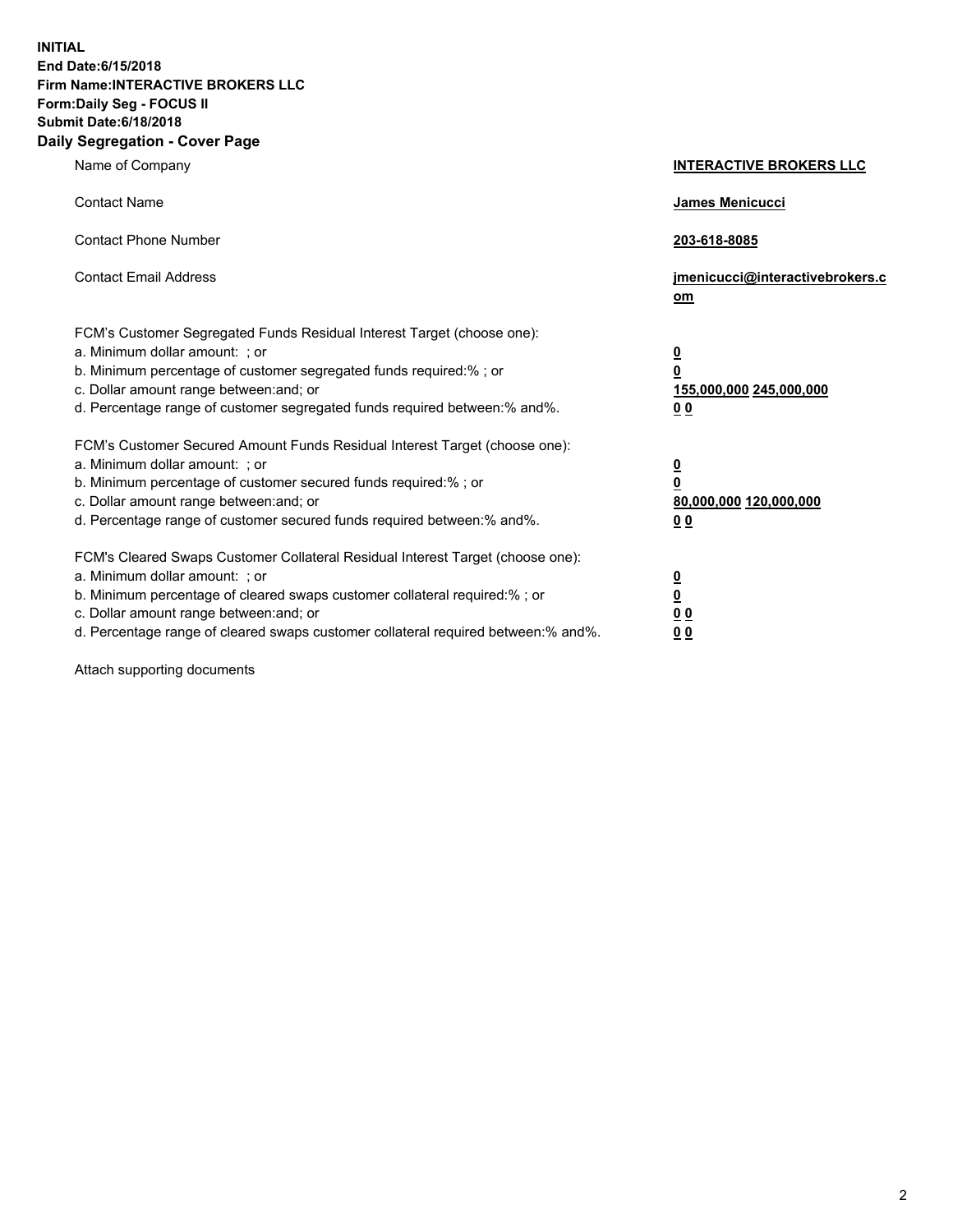## **INITIAL End Date:6/15/2018 Firm Name:INTERACTIVE BROKERS LLC Form:Daily Seg - FOCUS II Submit Date:6/18/2018 Daily Segregation - Secured Amounts**

|                | Dany Segregation - Secured Announts                                                         |                                                      |
|----------------|---------------------------------------------------------------------------------------------|------------------------------------------------------|
|                | Foreign Futures and Foreign Options Secured Amounts                                         |                                                      |
|                | Amount required to be set aside pursuant to law, rule or regulation of a foreign            | $0$ [7305]                                           |
|                | government or a rule of a self-regulatory organization authorized thereunder                |                                                      |
| $\mathbf{1}$ . | Net ledger balance - Foreign Futures and Foreign Option Trading - All Customers             |                                                      |
|                | A. Cash                                                                                     | 446,594,203 [7315]                                   |
|                | B. Securities (at market)                                                                   | $0$ [7317]                                           |
| 2.             | Net unrealized profit (loss) in open futures contracts traded on a foreign board of trade   | -8,645,161 <sup>[7325]</sup>                         |
| 3.             | Exchange traded options                                                                     |                                                      |
|                | a. Market value of open option contracts purchased on a foreign board of trade              | 276,384 [7335]                                       |
|                | b. Market value of open contracts granted (sold) on a foreign board of trade                | $-38,022$ [7337]                                     |
| 4.             | Net equity (deficit) (add lines 1. 2. and 3.)                                               | 438,187,404 [7345]                                   |
| 5.             | Account liquidating to a deficit and account with a debit balances - gross amount           | 4,210 [7351]                                         |
|                | Less: amount offset by customer owned securities                                            | 0 [7352] 4,210 [7354]                                |
| 6.             | Amount required to be set aside as the secured amount - Net Liquidating Equity              | 438, 191, 614 [7355]                                 |
|                | Method (add lines 4 and 5)                                                                  |                                                      |
| 7.             | Greater of amount required to be set aside pursuant to foreign jurisdiction (above) or line | 438,191,614 [7360]                                   |
|                | 6.                                                                                          |                                                      |
|                | FUNDS DEPOSITED IN SEPARATE REGULATION 30.7 ACCOUNTS                                        |                                                      |
| 1.             | Cash in banks                                                                               |                                                      |
|                | A. Banks located in the United States                                                       | 106,097,059 [7500]                                   |
|                | B. Other banks qualified under Regulation 30.7                                              | 0 [7520] 106,097,059 [7530]                          |
| 2.             | <b>Securities</b>                                                                           |                                                      |
|                | A. In safekeeping with banks located in the United States                                   | 371,647,250 [7540]                                   |
|                | B. In safekeeping with other banks qualified under Regulation 30.7                          | 0 [7560] 371,647,250 [7570]                          |
| 3.             | Equities with registered futures commission merchants                                       |                                                      |
|                | A. Cash<br><b>B.</b> Securities                                                             | $0$ [7580]                                           |
|                |                                                                                             | $0$ [7590]                                           |
|                | C. Unrealized gain (loss) on open futures contracts                                         | $0$ [7600]                                           |
|                | D. Value of long option contracts<br>E. Value of short option contracts                     | $0$ [7610]                                           |
| 4.             | Amounts held by clearing organizations of foreign boards of trade                           | 0 [7615] 0 [7620]                                    |
|                | A. Cash                                                                                     | $0$ [7640]                                           |
|                | <b>B.</b> Securities                                                                        | $0$ [7650]                                           |
|                | C. Amount due to (from) clearing organization - daily variation                             | $0$ [7660]                                           |
|                | D. Value of long option contracts                                                           | $0$ [7670]                                           |
|                | E. Value of short option contracts                                                          | 0 [7675] 0 [7680]                                    |
| 5.             | Amounts held by members of foreign boards of trade                                          |                                                      |
|                | A. Cash                                                                                     | 95,046,027 [7700]                                    |
|                | <b>B.</b> Securities                                                                        | $0$ [7710]                                           |
|                | C. Unrealized gain (loss) on open futures contracts                                         | -11,450,833 [7720]                                   |
|                | D. Value of long option contracts                                                           | 276,384 [7730]                                       |
|                | E. Value of short option contracts                                                          | <mark>-38,022</mark> [7735] <u>83,833,556</u> [7740] |
| 6.             | Amounts with other depositories designated by a foreign board of trade                      | 0 [7760]                                             |
| 7.             | Segregated funds on hand                                                                    | $0$ [7765]                                           |
| 8.             | Total funds in separate section 30.7 accounts                                               | 561,577,865 [7770]                                   |
| 9.             | Excess (deficiency) Set Aside for Secured Amount (subtract line 7 Secured Statement         | 123,386,251 [7380]                                   |
|                | Page 1 from Line 8)                                                                         |                                                      |
| 10.            | Management Target Amount for Excess funds in separate section 30.7 accounts                 | 80,000,000 [7780]                                    |
| 11.            | Excess (deficiency) funds in separate 30.7 accounts over (under) Management Target          | 43,386,251 [7785]                                    |
|                |                                                                                             |                                                      |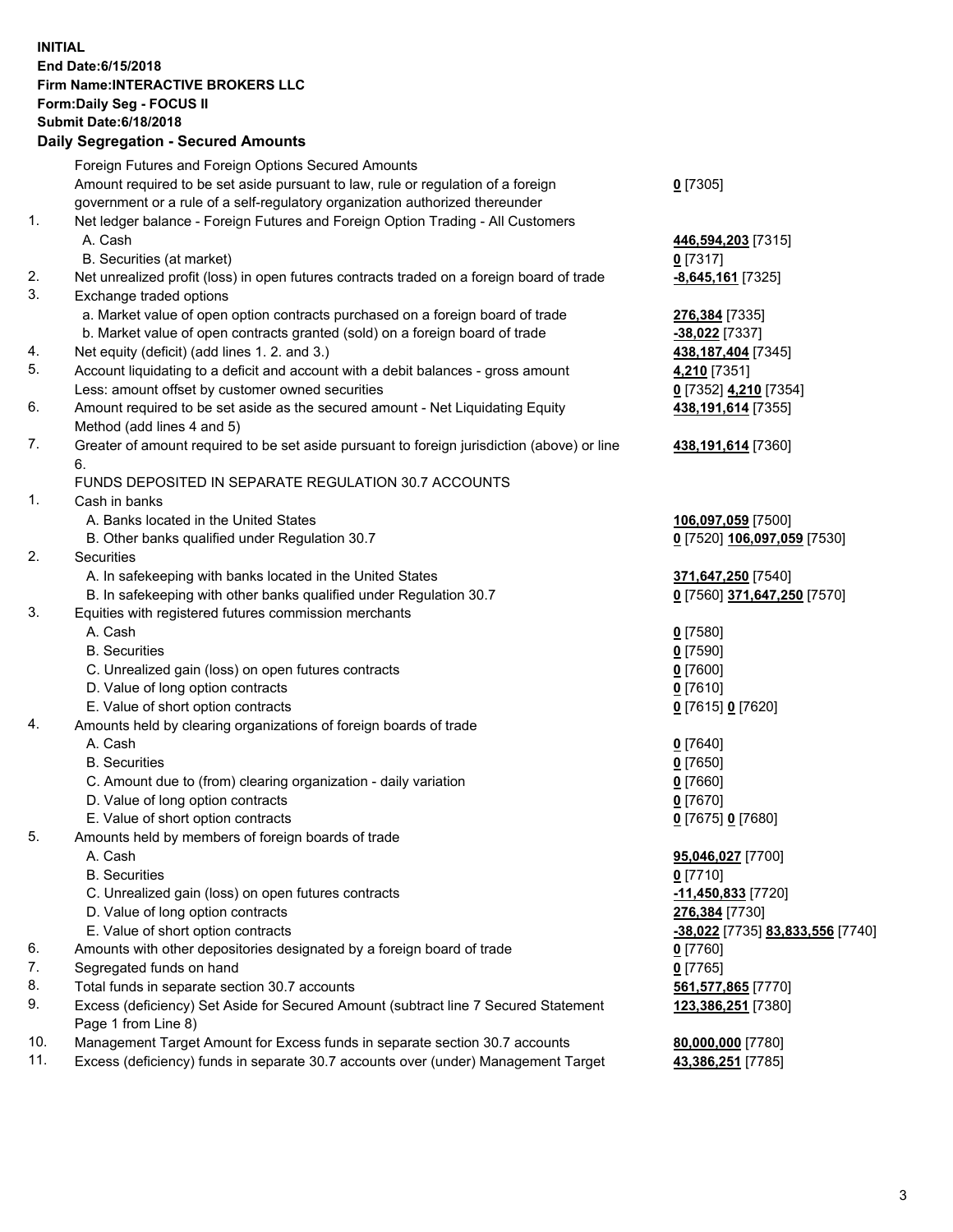**INITIAL End Date:6/15/2018 Firm Name:INTERACTIVE BROKERS LLC Form:Daily Seg - FOCUS II Submit Date:6/18/2018 Daily Segregation - Segregation Statement** SEGREGATION REQUIREMENTS(Section 4d(2) of the CEAct) 1. Net ledger balance A. Cash **4,056,459,209** [7010] B. Securities (at market) **0** [7020] 2. Net unrealized profit (loss) in open futures contracts traded on a contract market **4,264,465** [7030] 3. Exchange traded options A. Add market value of open option contracts purchased on a contract market **214,300,880** [7032] B. Deduct market value of open option contracts granted (sold) on a contract market **-190,172,018** [7033] 4. Net equity (deficit) (add lines 1, 2 and 3) **4,084,852,536** [7040] 5. Accounts liquidating to a deficit and accounts with debit balances - gross amount **174,159** [7045] Less: amount offset by customer securities **0** [7047] **174,159** [7050] 6. Amount required to be segregated (add lines 4 and 5) **4,085,026,695** [7060] FUNDS IN SEGREGATED ACCOUNTS 7. Deposited in segregated funds bank accounts A. Cash **583,726,711** [7070] B. Securities representing investments of customers' funds (at market) **2,568,624,850** [7080] C. Securities held for particular customers or option customers in lieu of cash (at market) **0** [7090] 8. Margins on deposit with derivatives clearing organizations of contract markets A. Cash **21,780,178** [7100] B. Securities representing investments of customers' funds (at market) **1,118,691,127** [7110] C. Securities held for particular customers or option customers in lieu of cash (at market) **0** [7120] 9. Net settlement from (to) derivatives clearing organizations of contract markets **-29,368,532** [7130] 10. Exchange traded options A. Value of open long option contracts **214,248,074** [7132] B. Value of open short option contracts **-190,140,240** [7133] 11. Net equities with other FCMs A. Net liquidating equity **0** [7140] B. Securities representing investments of customers' funds (at market) **0** [7160] C. Securities held for particular customers or option customers in lieu of cash (at market) **0** [7170] 12. Segregated funds on hand **0** [7150] 13. Total amount in segregation (add lines 7 through 12) **4,287,562,168** [7180] 14. Excess (deficiency) funds in segregation (subtract line 6 from line 13) **202,535,473** [7190] 15. Management Target Amount for Excess funds in segregation **155,000,000** [7194]

16. Excess (deficiency) funds in segregation over (under) Management Target Amount Excess

**47,535,473** [7198]